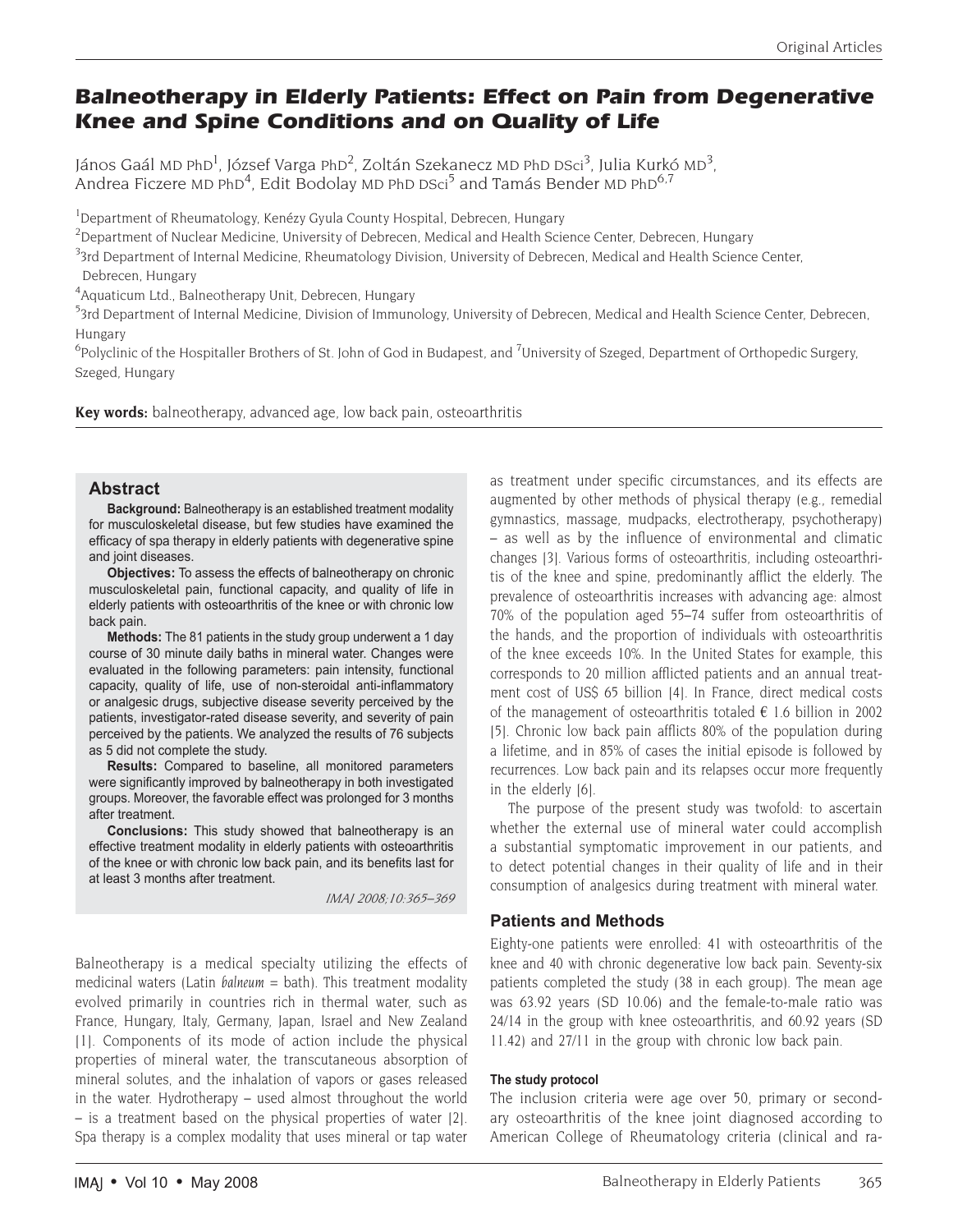diological or clinical and laboratory) [7], low back pain of at least 3 months duration if potential underlying causes (tumor, inflammation, congenital abnormality, metabolic disorder) could be ruled out, and endorsement of the informed consent form after the subject read and understood the patient information leaflet. In the case of patients with osteoarthritis of the knee, inclusion was assured if the patient had knee pain, stiffness for less than 30 minutes, crepitation, tenderness/enlargement of the bone without heat, erythrocyte sedimentation rate less than 40 mm/h, and negativity for serum rheumatoid factor. If the patient refused to undergo laboratory tests, anteroposterior knee radiographs were obtained in the fully extended standing position. We were compelled to take knee X-rays in 15 of the 41 osteoarthritic patients. If X-rays revealed osteophytes in symptomatic patients (pain, crepitation, less than 30 minutes morning stiffness) they were also included in the study. In patients with chronic low back pain, anteroposterior and lateral lumbar spine radiographs and laboratory tests were performed. If radiography did not demonstrate elevated erythrocyte sedimentation rate, C-reactive protein with normal blood count or degenerative changes, the patient was included in the study. In patients with osteoarthritis of the knee, radiography had detected central and/or marginal osteophytes (15 patients), joint space narrowing (15 patients), subchondral sclerosis (14 patients), subchondral cysts (9 patients) and soft tissue calcification (2 patients). In the 40 patients with chronic low back pain, degenerative changes on spine radiography were found, including loss of disk height in one disk at least (40 patients), reactive sclerosis of the adjacent vertebral bodies (38 patients), vaccuum phenomenon (12 patients), osteophyte formation (40 patients), and ligament ossification (8 patients).

The exclusion criteria comprised the inflammatory arthropathies, collagen gene mutations, metabolic disorders, sarcoidosis, underlying malignancy, uncontrolled liver disease, decompensated heart disease, uncontrolled mental disorder, uncontrolled hypertension, incontinence, and concomitant use of other forms of physical therapy for target joints.

All patients gave informed consent; spa therapy was administered and the whole study was implemented in conformity with the principles of good clinical practice. The study was conducted between 1 May and 30 September 2006. The mineral water used was drawn from the thermal spring at Bánk, a settlement in the environs of Debrecen, Hungary. The water contains sodium bicarbonate, fluoride and metaboric acid; its total mineral solute content is 2613 mg/L with original temperature of 57.1ºC. Water quality testing by the National Public Health and Medical Officer Service did not reveal microbiological or chemical contaminants. For balneotherapy the water was cooled to neutral temperature  $(33-36$ <sup>o</sup>C).

Except for weekends, 15 balneotherapy sessions lasting 30 minutes were administered daily, at the same time of day, in a provisional pool equipped with a filtering and water recirculation system. The patients traveled to the spa from their home every day. There were four visits during the course of the study – visit 0 (screening), visit 1 before the start of spa therapy and at least

4 weeks after visit 0, visit 2 within 2 weeks after the end of spa therapy, and visit 3 (the final visit) between 10 and 14 weeks after the end of spa therapy. An experienced rheumatologist performed a detailed physical examination in all the patients. Improvement was indicated by an increase in knee and spine motion and a decrease in pain during the physical examination. Patient compliance was considered adequate if the patient completed 80% of the prescribed 15 balneotherapy sessions.

The patients were allowed to take the non-steroidal antiinflammatory or analgesic drug of their choice; these were fully recorded in each patient at the start and end of the study. The study protocol was approved by the Ethical Committee of the University of Debrecen, Medical and Health Science Centre (document # 2364-2005).

## **The study endpoints**

The primary endpoints were: a) changes in the functional capacity of patients using WOMAC (patients with osteoarthritis of the knee) and Oswestry Low Back Pain Disability Index (subjects with chronic low back pain) questionnaires, and b) changes in the patient's quality of life, using the SF-36 Health Survey. The secondary endpoints were: a) changes in NSAID/analgesic usage, b) changes in subjective disease severity perceived by the patients, c) changes in investigator-rated disease severity, and d) changes in the severity of pain perceived by the patients

### **Statistical analysis**

Since the variances of the changes between visits were significantly different in several indices (by Mauchly's test of sphericity), the non-parametric Friedman test was applied to evaluate the effect of treatment on the evolution of study parameters during the period between visits 1 and 2. Data from the next period (i.e., interval between visits 3 and 4) were used to ascertain whether the effects of balneotherapy persist in the long term.

## **Results**

Seventy-six of the 81 enrolled patients completed the study. Five patients dropped out: one revoked informed consent before starting balneotherapy, two patients were excluded owing to poor compliance, and two failed to attend the control visits. No adverse reactions related to balneotherapy were observed. The number of subjects completing the study was identical (38 and 38) in the two groups.

### **Patients with osteoarthritis of the knee**

The proportion of patients taking NSAIDs/analgesic agents was 60.5% (n=23) at visit 1. Seven of them took paracetamol, six took diclofenac, five took meloxicam, two took nimesulide, two took metamizole and one took naproxen. The proportion of patients taking any of these drugs was 10.5% (n=4) at visit 2 ( $P < 0.001$ for the period between visits 1 and 2). A significant decrease in mean disease severity rated by the patients on a visual analogue scale was observed during the period between the initial two

NSAID = non-steroidal anti-inflammatory drug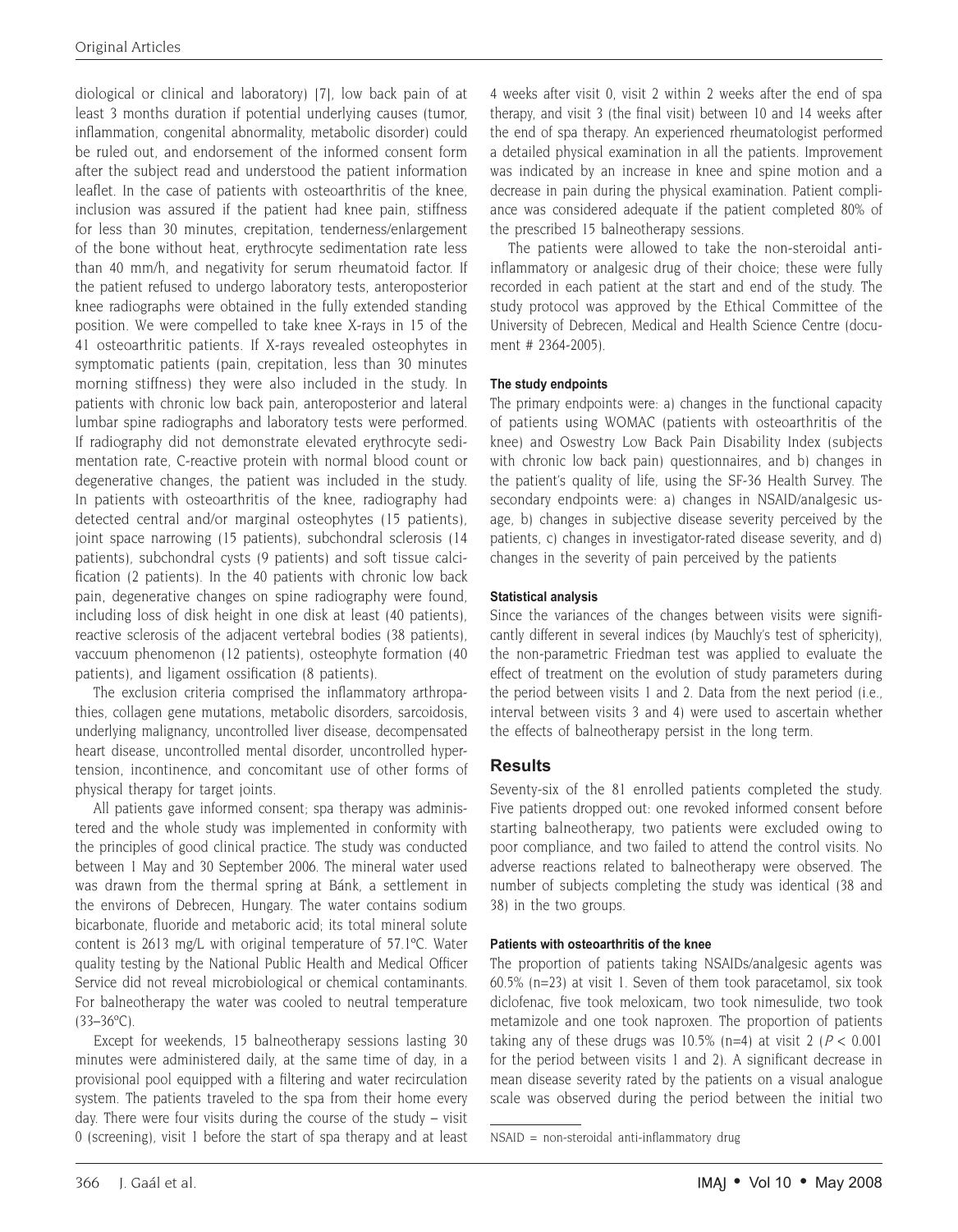





**Figure 2.** Changes in the Oswestry Index during the

periods between control visits

Ė

**Figure 1.** Changes in WOMAC scores during the periods between control visits



**Figure 3.** Changes in SF-36 total scores during the periods between control visits. OA = osteoarthritis.



Relative SF-36

significant  $(P < 0.001)$  during the period between visit 1 and visit 2. Within-group VAS scores of perceived disease severity were 68.03 mm (SD 9.48 mm) at visit 1, 13.08 mm (SD 5.49 mm) at visit 2, and 13.21 mm (SD 7.29 mm) at visit 3. The reduction observed during the interval between visits 1 and 2 was statistically significant (P < 0.001). Within-group means of investigator-rated VAS scores were 80.76 mm (SD 8.73 mm) at visit 1, 18.89 mm (SD 6.93 mm) at visit 2 ( $P < 0.001$ ), and 22.21 mm (SD 9.05 mm) at visit 3.

in analgesic requirements was

Within-group means of the VAS scores of subjective pain intensity were 81.84 mm (SD 9.1 mm) at visit 1, 19.82 mm (SD 9.08 mm) at visit 2 ( $P < 0.001$ ). and 22.58 mm (SD 9.59 mm) at visit 3. Within-group means of total Oswestry scores indicating changes in the functional capacity of patients were 61.55% (SD 8.96%) at visit 1, 20.63% (SD 14.88%) at visit 2 ( $P < 0.001$ ). and 10.03% (SD 8.32%) at visit 3. The changes of Oswestry scores are shown in Figure 2*.*

visit 1, 15.63 mm (SD 7.98 mm) at visit 2, and 12.58 mm (SD 7.12 mm) at visit 3. Within-group means of investigator-rated VAS scores were 80.47 mm (SD 8.43 mm) at visit 1, 19.71 mm (SD 10.41 mm) at visit 2 ( $P < 0.001$ ), and 19.82 mm (SD 9.7 mm) at visit 3. Within-group means of the VAS scores of subjective pain intensity were 83.18 mm at visit 1 (SD 7.81 mm), 17.82 mm (SD 11.52 mm) at visit 2 ( $P < 0.001$ ), and 21.82 mm (SD 10.7 mm) at visit 3. Within-group means of total WOMAC scores reflecting changes in the functional capacity of patients were 57.42 (SD 6.9) at visit 1, 23.42 (SD 17.77) at visit 2 ( $P < 0.001$ ), and 10.84 (SD 9.22) at visit 3. The changes in WOMAC scores are illustrated in Figure 1.

#### **Patients with chronic low back pain**

At the time of visit 1, 16 patients (42.11%) used NSAIDs or other analgesics (6 of them took paracetamol, 5 took diclofenac, 4 took ibuprofen, 1 took nimesulide); this number decreased to 4 patients (10.5%) by visit 2, and to zero by visit 3. The reduction

#### **Changes in quality of life in the two groups**

□Lumbago<br>■OA

 $\mathbf{a}$ 

In the group with osteoarthritis of the knee, mean cumulative SF-36 scores (index measuring quality of life) were 216.93 (SD 61.17) at visit 1, 558.78 (SD 150.25) at visit 2 ( $P < 0.001$ ), and 708.66 (SD 42.29) at visit 3. Mean scores of patients with chronic low back pain were 206.48 (SD 56.89), 553.85 (SD 144.32) (P < 0.001), and 700.39 (SD 45.69) respectively. Absolute and relative changes of cumulative SF-36 scores are depicted in Figures 3 and 4, respectively.

#### **Discussion**

visit

Balneotherapy is a well-established treatment for musculoskeletal disease. Evidence-based knowledge has been available for decades and its volume has multiplied during recent years. Szücs and co-authors [8] from Püspökladány (Hungary) were the first in the world to conduct a double-blind study investigating the effects of thermal water in patients with osteoarthritis of the knee. Yilmaz et al. [9] and Guillemin et al. [10] demonstrated marked improvement in life quality (using the SF-36 and AIMS2 scales, and the Duke Health Profile, respectively) in patients undergoing short-term balneotherapy for osteoarthritis of the knee. Forestier

VAS = visual analogue scale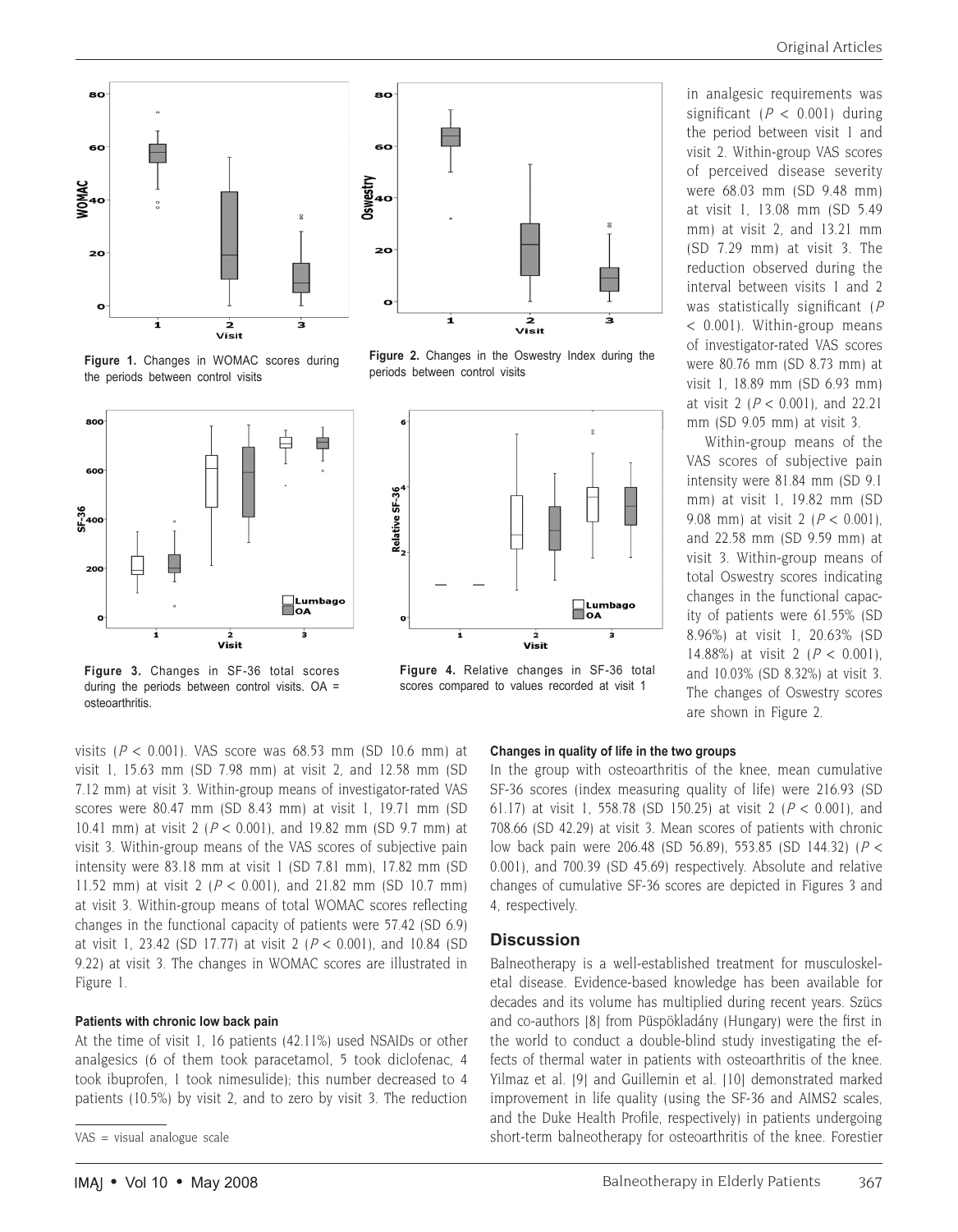[11] reported favorable outcomes in an open follow-up study [11], and Tishler and team [12] found a clinical improvement in patients undergoing a 6 week course of weekly balneotherapy sessions for osteoarthritis of the knee.

Similar to balneotherapy, mudpacks also exert a beneficial effect in patients with gonarthrosis. Prolonged mud-packing suppresses the synthesis of prostaglandin E2 and leukotriene B4-I [13]. Mud has a favorable effect on cartilage-destroying cytokines and binds tumor necrosis factor [14]. The Naiad Project investigated the magnitude of cost-savings afforded by balneotherapy. Patients with osteoarthritis were followed for 2 consecutive years. The study was conducted in a population of 11,437 patients with primary or secondary osteoarthritis, but only 6111 (53.4%) remained in the study during the second year. All patients underwent a course of balneotherapy and mudpacks once a year. Subjects were free to receive treatment in any of the 98 collaborating Italian spas, which use a variety of medicinal waters (containing sulphur, sodium chloride, bromine, iodine, sulphate, or bicarbonate). The results confirmed the clinical efficacy of balneotherapy for osteoarthritis; the treatment was highly effective in mitigating the symptoms caused by osteoarthritis of the cervical or lumbar spine. As shown by the analysis of relevant socioeconomic indices, balneotherapy assures lasting treatment benefits. According to the results of the Naiade Project, this modality significantly reduces the need for other types of treatment (hospitalization, physical therapy, pharmacotherapy), and, furthermore, reduces absenteeism [15].

In addition to the above, the efficacy of balneotherapy might be related to other mechanisms. A hot bath elevates beta-endorphin and stress hormone levels, thereby exerting a direct analgesic action [16]. Kubota and co-workers [17] observed a significant rise in beta-endorphin levels in healthy individuals (from 16.2 to 49.5 pg/ml) 2 minutes after completing a 3 minute bath in 47ºC hot-spring water, with no change in methionine enkephalin levels. Kuczera and Kokot [18,19] showed a rise in plasma concentration of ACTH, cortisol, growth hormone, prolactin and erythropoietin after 20 days of spa therapy. Chemical effects are much less known than physical modes of action. Mineral elements in various layers of the skin accumulated during bathing are assumed to form deposits that slowly release mineral substances into the blood circulation and exert systemic actions. The skin – which is the largest element of the immune system – is the first line of contact between mineral water and the organism. Studies in psoriatic patients showed that bathing in Dead Sea water (in southern Israel) with its high salt content increases the cutaneous uptake of manganese, bromine and lithium [20,21].

Successful management of osteoarthritis might improve the quality of life of elderly patients [22]. Among other treatment modalities, balneotherapy might assume an important role in accomplishing this goal [23]. The analgesic effect of spa therapy is a potentially useful factor in the management of the elderly [24]. Often, patients with degenerative joint and spine disorders – including those with osteoarthritis – are inclined to prefer treatments involving less risk. Balneotherapy is known to be free of the side effects of systemic anti-inflammatory and analgesic drugs

[25]. Although this treatment is not a substitute, it may prove to be an invaluable add-on to traditional pharmacotherapy.

## **Study limitations**

The main limitation of this study was the lack of a control population. It is very difficult to maintain the blindness factor, because the physicochemical properties (color, odor, feel by touch) of the mineral water significantly differ from tap (control) water and can easily be discerned by patients.

# **Conclusions**

Our study showed that a 15 day course of balneotherapy with mineral water from thermal spring # I at Bánk (Debrecen, Hungary) improves functional capacity, leads to an improvement in quality of life, substantially reduces analgesic consumption, diminishes the intensity of perceived pain, mitigates subjective disease severity assessed by patients with osteoarthritis of the knee or chronic low back pain, and reduces investigator-rated disease activity in patients with advanced age. Furthermore, these effects persisted for 3 months after the study. The results of our study confirm the clinical efficacy of balneotherapy in the management of knee osteoarthritis and chronic low back pain in elderly patients, and it is our belief that treatment with thermal mineral water could substantially improve the quality of life in this age group.

# **References**

- 1. Bender T, Balint PV, Balint GP. A brief history of spa therapy [Review]. *Ann Rheum Dis* 2002;61:949.
- 2. Geytenbeek J. Evidence for effective hydrotherapy. *Physiotherapy* 2002; 9:514–29.
- 3. Sukenik S, Flusser D, Abu-Shakra M. The role of spa therapy in various rheumatic diseases [Review]. *Rheum Dis Clin North Am* 1999; 25:883–97.
- 4. Buckwalter JA, Saltzman C, Brown T. The impact of osteoarthritis: implications for research. [Review]. *Clin Orthop Relat Res* 2004;(427 Suppl):S6–15.
- 5. Le Pen C, Revgrobellet C, Gerentes I. Financial cost of osteoarthritis in France. The "COART" France study. 2005;72:567–70.
- 6. Cecchi F, Debolini P, Lova RM, et al. Epidemiology of back pain in a representative cohort of Italian persons 65 years of age and older: the In CHIANTI study. *Spine* 2006;31:1149–55.
- 7. Altman R, Asch E, Bloch D. Development of criteria for the classification and reporting of osteoarthritis. Classification of osteoarthritis of the knee. Diagnostic and Therapeutic Criteria Committee of the American Rheumatism Association. *Arthritis Rheum* 1986;29:1039–49.
- 8. Szucs L, Ratko I, Lesko T, Szoor I, Genti G, Balint G. Doubleblind trial on the effectiveness of the Puspokladany thermal water on arthrosis of the knee-joints. *J R Soc Health* 1989;109:7–9.
- 9. Yilmaz B, Goktepe AS, Alaca R, Mohur H, Kayar AH. Comparison of a generic and a disease specific quality of life scale to assess a comprehensive spa therapy program for knee osteoarthritis. *Joint Bone Spine* 2004;71:563–6.
- 10. Guillemin F, Virion JM, Escudier P, De Talancé N, Weryha G. Effect on osteoarthritis of spa therapy at Bourbonne-les-Bains. *Joint Bone Spine* 2001;68:499–503.
- 11. Forestier R. Magnitude and duration of the effects of two spa therapy courses on knee and hip osteoarthritis: an open prospective study in 51 consecutive patients. *Joint Bone Spine* 2000;67:296–304.